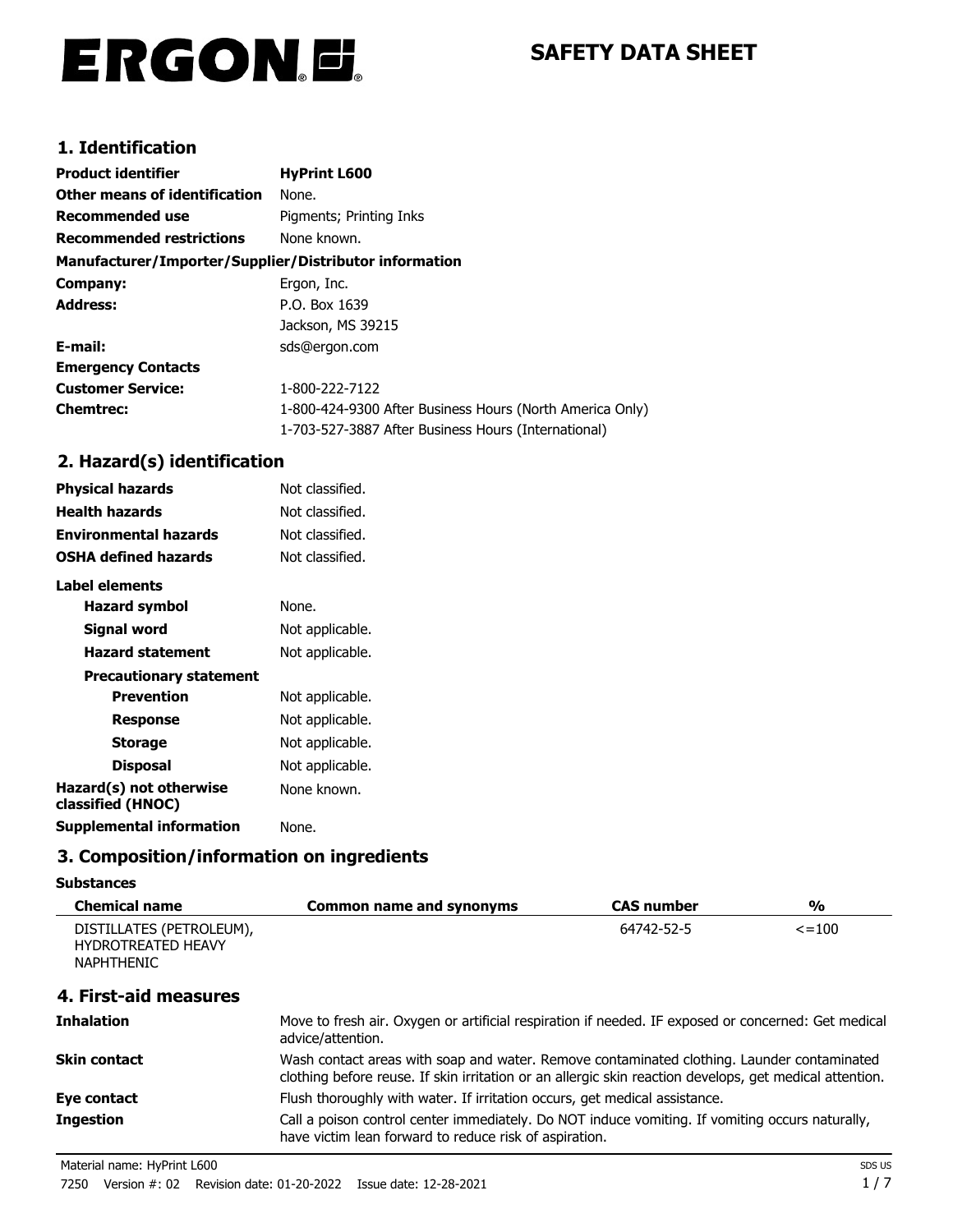| <b>Most important</b><br>symptoms/effects, acute and<br>delayed              | Defatting of the skin.                                                                                                           |
|------------------------------------------------------------------------------|----------------------------------------------------------------------------------------------------------------------------------|
| Indication of immediate<br>medical attention and special<br>treatment needed | Treat symptomatically.                                                                                                           |
| <b>General information</b>                                                   | Contact physician if discomfort continues.                                                                                       |
| 5. Fire-fighting measures                                                    |                                                                                                                                  |
|                                                                              | Cultable evitinguishing media Motor covey or for Form Do not use unter ist as an outjoinidece as this will sovered the fire Drug |

| Suitable extinguishing media                                        | Water spray or fog. Foam. Do not use water jet as an extinguisher, as this will spread the fire. Dry<br>chemicals. Carbon dioxide (CO2). Halon.                                                                                                                                                                  |
|---------------------------------------------------------------------|------------------------------------------------------------------------------------------------------------------------------------------------------------------------------------------------------------------------------------------------------------------------------------------------------------------|
| Unsuitable extinguishing<br>media                                   | Do not use water jet as an extinguisher, as this will spread the fire.                                                                                                                                                                                                                                           |
| <b>Specific hazards arising from</b><br>the chemical                | No unusual fire or explosion hazards noted.                                                                                                                                                                                                                                                                      |
| Special protective equipment<br>and precautions for<br>firefighters | Wear full protective clothing, including helmet, self-contained positive pressure or pressure demand<br>breathing apparatus, protective clothing and face mask.                                                                                                                                                  |
| <b>Fire fighting</b><br>equipment/instructions                      | Firefighters must use standard protective equipment including flame retardant coat, helmet with<br>face shield, gloves, rubber boots, and in enclosed spaces, SCBA. Cool containers exposed to flames<br>with water until well after the fire is out. Use pressurized air mask if product is involved in a fire. |
| <b>Specific methods</b>                                             | Use standard firefighting procedures and consider the hazards of other involved materials.                                                                                                                                                                                                                       |
| <b>General fire hazards</b>                                         | No unusual fire or explosion hazards noted. Flammability Class: Combustible IIIB                                                                                                                                                                                                                                 |

#### **6. Accidental release measures**

| <b>Personal precautions,</b><br>protective equipment and<br>emergency procedures | Keep unnecessary personnel away. Wear appropriate protective equipment and clothing during<br>clean-up. Do not touch damaged containers or spilled material unless wearing appropriate<br>protective clothing. Ensure adequate ventilation. Local authorities should be advised if significant<br>spillages cannot be contained. For personal protection, see section 8 of the SDS.                                                                         |
|----------------------------------------------------------------------------------|-------------------------------------------------------------------------------------------------------------------------------------------------------------------------------------------------------------------------------------------------------------------------------------------------------------------------------------------------------------------------------------------------------------------------------------------------------------|
| <b>Methods and materials for</b><br>containment and cleaning up                  | ELIMINATE all ignition sources (no smoking, flares, sparks or flames in immediate area). Absorb in<br>vermiculite, dry sand or earth or absorbent material then place into containers. The product is<br>immiscible with water and will spread on the water surface.                                                                                                                                                                                        |
|                                                                                  | Large Spills: Stop the flow of material, if this is without risk. Dike the spilled material, where this is<br>possible. Cover with plastic sheet to prevent spreading. Absorb in vermiculite, dry sand or earth and<br>place into containers. Following product recovery, flush area with water.                                                                                                                                                            |
|                                                                                  | Small Spills: Wipe up with absorbent material (e.g. cloth, fleece). Clean surface thoroughly to<br>remove residual contamination. For waste disposal, see section 13 of the SDS.                                                                                                                                                                                                                                                                            |
|                                                                                  | Never return spills in original containers for re-use.                                                                                                                                                                                                                                                                                                                                                                                                      |
| <b>Environmental precautions</b>                                                 | Contact local authorities in case of spillage to drain/aquatic environment. Prevent further leakage or<br>spillage if safe to do so. Avoid discharge into drains, water courses or onto the ground. Prevent<br>entry into waterways, sewer, basements or confined areas. Avoid discharge to the aquatic<br>environment. If this material is spilled into navigable waters and creates a visible sheen, it is<br>reportable to the National Response Center. |
| 7. Handling and storage                                                          |                                                                                                                                                                                                                                                                                                                                                                                                                                                             |
| <b>Precautions for safe handling</b>                                             | Wash hands after handling and before eating. Do not get this material in contact with eyes. Avoid<br>contact with skin. Avoid prolonged exposure. All handling to take place in well-ventilated area.<br>Shower after work. Remove and wash contaminated clothing promptly.                                                                                                                                                                                 |
| <b>Conditions for safe storage,</b><br>including any<br>incompatibilities        | Keep away from heat, sparks and open flame. Store in tightly closed container. Store in a<br>well-ventilated place. Store away from incompatible materials (see Section 10 of the SDS).                                                                                                                                                                                                                                                                     |

#### **8. Exposure controls/personal protection**

#### **Occupational exposure limits**

The following constituents are the only constituents of the product which have a PEL, TLV or other recommended exposure limit. At this time, the other constituents have no known exposure limits.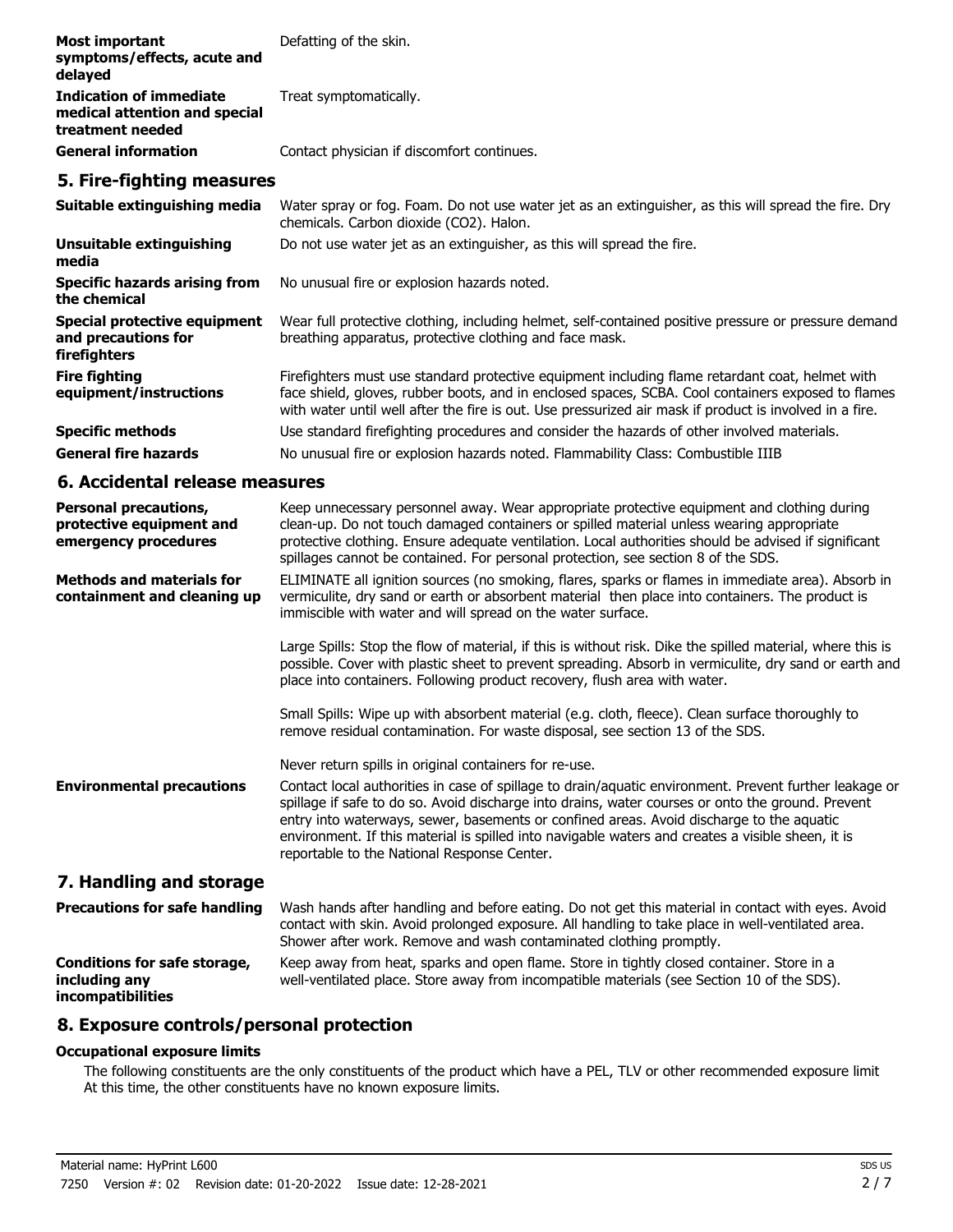| <b>Material</b>                                                                                          | <b>Type</b>                                                                                                                                                                                                                                              | <b>Value</b>     | <b>Form</b>         |
|----------------------------------------------------------------------------------------------------------|----------------------------------------------------------------------------------------------------------------------------------------------------------------------------------------------------------------------------------------------------------|------------------|---------------------|
| HyPrint L600                                                                                             | PEL                                                                                                                                                                                                                                                      | $5 \text{ mg/m}$ | Mist.               |
| <b>Components</b>                                                                                        | <b>Type</b>                                                                                                                                                                                                                                              | <b>Value</b>     | Form                |
| <b>DISTILLATES</b><br>(PETROLEUM),<br><b>HYDROTREATED HEAVY</b><br><b>NAPHTHENIC (CAS</b><br>64742-52-5) | PEL                                                                                                                                                                                                                                                      | 5 mg/m $3$       | Mist.               |
| <b>US. ACGIH Threshold Limit Values</b><br><b>Material</b>                                               | <b>Type</b>                                                                                                                                                                                                                                              | <b>Value</b>     | <b>Form</b>         |
| HyPrint L600                                                                                             | <b>TWA</b>                                                                                                                                                                                                                                               | $5$ mg/m $3$     | Inhalable fraction. |
| <b>Components</b>                                                                                        | <b>Type</b>                                                                                                                                                                                                                                              | <b>Value</b>     | Form                |
| <b>DISTILLATES</b><br>(PETROLEUM),<br>HYDROTREATED HEAVY<br>NAPHTHENIC (CAS<br>64742-52-5)               | <b>TWA</b>                                                                                                                                                                                                                                               | $5$ mg/m $3$     | Inhalable fraction. |
| US. NIOSH: Pocket Guide to Chemical Hazards<br><b>Material</b>                                           | <b>Type</b>                                                                                                                                                                                                                                              | <b>Value</b>     | <b>Form</b>         |
| HyPrint L600                                                                                             | Ceiling                                                                                                                                                                                                                                                  | 1800 mg/m3       |                     |
|                                                                                                          | <b>STEL</b>                                                                                                                                                                                                                                              | $10$ mg/m $3$    | Mist.               |
| <b>Components</b>                                                                                        | <b>Type</b>                                                                                                                                                                                                                                              | <b>Value</b>     | Form                |
| <b>DISTILLATES</b><br>(PETROLEUM),<br><b>HYDROTREATED HEAVY</b><br><b>NAPHTHENIC (CAS</b><br>64742-52-5) | Ceiling                                                                                                                                                                                                                                                  | 1800 mg/m3       |                     |
|                                                                                                          | <b>STEL</b>                                                                                                                                                                                                                                              | $10$ mg/m $3$    | Mist.               |
|                                                                                                          | <b>TWA</b>                                                                                                                                                                                                                                               | 350 mg/m3        |                     |
| <b>Biological limit values</b><br><b>Appropriate engineering</b><br>controls                             | No biological exposure limits noted for the ingredient(s).<br>Provide adequate ventilation, including appropriate local extraction, to ensure that the defined<br>occupational exposure limit is not exceeded.                                           |                  |                     |
| Eye/face protection                                                                                      | Individual protection measures, such as personal protective equipment<br>Wear safety glasses with side shields (or goggles). Goggles/face shield are recommended.                                                                                        |                  |                     |
| <b>Skin protection</b><br><b>Hand protection</b>                                                         | Wear appropriate chemical resistant gloves. Chemical resistant gloves are recommended. If contact<br>with forearms is likely wear gauntlet style gloves.                                                                                                 |                  |                     |
| <b>Other</b>                                                                                             | Chemical/oil resistant clothing is recommended. Launder contaminated clothing before reuse.                                                                                                                                                              |                  |                     |
| <b>Respiratory protection</b>                                                                            | Under normal conditions, respirator is not normally required. In case of insufficient ventilation, wear<br>suitable respiratory equipment.                                                                                                               |                  |                     |
| <b>Thermal hazards</b>                                                                                   | Wear appropriate thermal protective clothing, when necessary.                                                                                                                                                                                            |                  |                     |
| <b>General hygiene</b><br>considerations                                                                 | Always observe good personal hygiene measures, such as washing after handling the material and<br>before eating, drinking, and/or smoking. Routinely wash work clothing to remove contaminants.<br>Discard contaminated footwear that cannot be cleaned. |                  |                     |
| 9. Physical and chemical properties                                                                      |                                                                                                                                                                                                                                                          |                  |                     |
| <b>Appearance</b>                                                                                        | Clear & bright                                                                                                                                                                                                                                           |                  |                     |
| <b>Physical state</b>                                                                                    | Liquid.                                                                                                                                                                                                                                                  |                  |                     |
| <b>Form</b>                                                                                              | Liquid.                                                                                                                                                                                                                                                  |                  |                     |

**Color** Amber.

**Odor threshold** Not available.

**Odor** Mild Petroleum Odor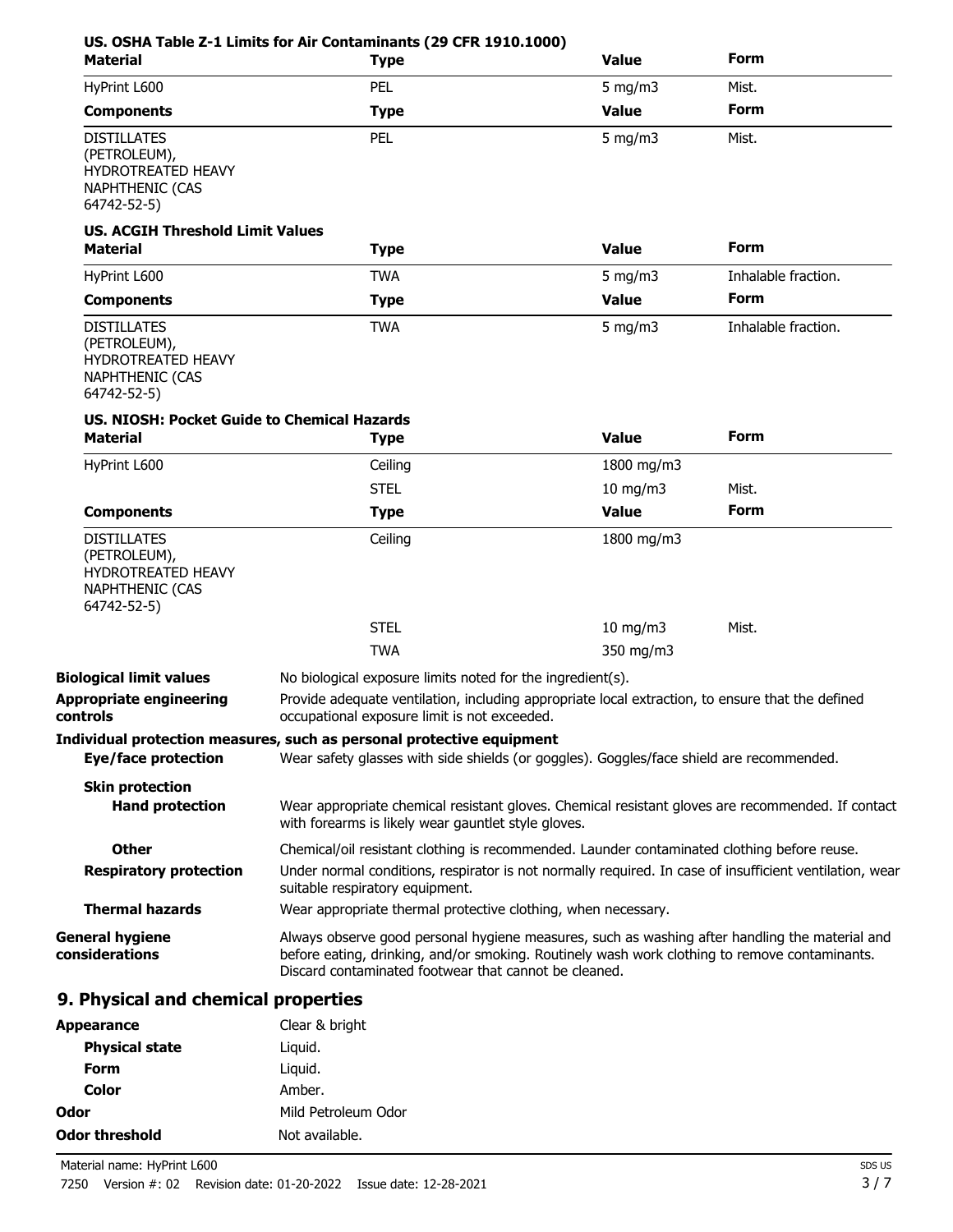| рH                                                  | Not available.               |
|-----------------------------------------------------|------------------------------|
| <b>Melting point/freezing point</b>                 | Not available.               |
| Initial boiling point and<br>boiling range          | Not available.               |
| <b>Flash point</b>                                  | 433.4 °F (223.0 °C) ASTM D92 |
| <b>Evaporation rate</b>                             | Not available.               |
| <b>Flammability (solid, gas)</b>                    | Not available.               |
| <b>Upper/lower flammability or explosive limits</b> |                              |
| <b>Flammability limit - lower</b><br>(%)            | Not available.               |
| <b>Flammability limit -</b><br>upper $(\% )$        | Not available.               |
| <b>Explosive limit - lower</b><br>(9/6)             | Not available.               |
| <b>Explosive limit - upper</b><br>(9/6)             | Not available.               |
| Vapor pressure                                      | Not available.               |
| <b>Vapor density</b>                                | Not available.               |
| <b>Relative density</b>                             | Not available.               |
| Solubility(ies)                                     |                              |
| <b>Solubility (water)</b>                           | Insoluble                    |
| <b>Partition coefficient</b><br>(n-octanol/water)   | Not established.             |
| <b>Auto-ignition temperature</b>                    | Not available.               |
| <b>Decomposition temperature</b>                    | Not available.               |
| <b>Viscosity</b>                                    | 117.2 cSt                    |
| <b>Other information</b>                            |                              |
| <b>Specific gravity</b>                             | 0.9155 @15.6°C/60 °F         |

### **10. Stability and reactivity**

| <b>Reactivity</b>                            | The product is stable and non-reactive under normal conditions of use, storage and transport                                                                             |
|----------------------------------------------|--------------------------------------------------------------------------------------------------------------------------------------------------------------------------|
| <b>Chemical stability</b>                    | Stable.                                                                                                                                                                  |
| <b>Possibility of hazardous</b><br>reactions | Hazardous polymerization does not occur.                                                                                                                                 |
| <b>Conditions to avoid</b>                   | Keep away from heat, hot surfaces, sparks, open flames and other ignition sources. Avoid<br>temperatures exceeding the flash point. Contact with incompatible materials. |
| <b>Incompatible materials</b>                | Strong oxidizing agents.                                                                                                                                                 |
| <b>Hazardous decomposition</b><br>products   | Upon decomposition, this product emits carbon monoxide, carbon dioxide and/or low molecular<br>weight hydrocarbons.                                                      |

#### **11. Toxicological information**

#### **Information on likely routes of exposure**

| <b>Inhalation</b>                                                                  | May be harmful if inhaled. However, this product does not currently meet the criteria for<br>classification.                     |
|------------------------------------------------------------------------------------|----------------------------------------------------------------------------------------------------------------------------------|
| <b>Skin contact</b>                                                                | Frequent or prolonged contact may defat and dry the skin, leading to discomfort and dermatitis                                   |
| Eye contact                                                                        | May be irritating to eyes.                                                                                                       |
| <b>Ingestion</b>                                                                   | May cause gastrointestinal discomfort if swallowed. Do not induce vomiting. Vomiting may<br>increase risk of product aspiration. |
| Symptoms related to the<br>physical, chemical and<br>toxicological characteristics | Direct contact with eyes may cause temporary irritation.                                                                         |
| Information on toxicological effects                                               |                                                                                                                                  |

# Acute toxicity **Not classified. Skin corrosion/irritation** Not classified. May cause defatting of the skin, but is neither an irritant nor a sensitizer.

Material name: HyPrint L600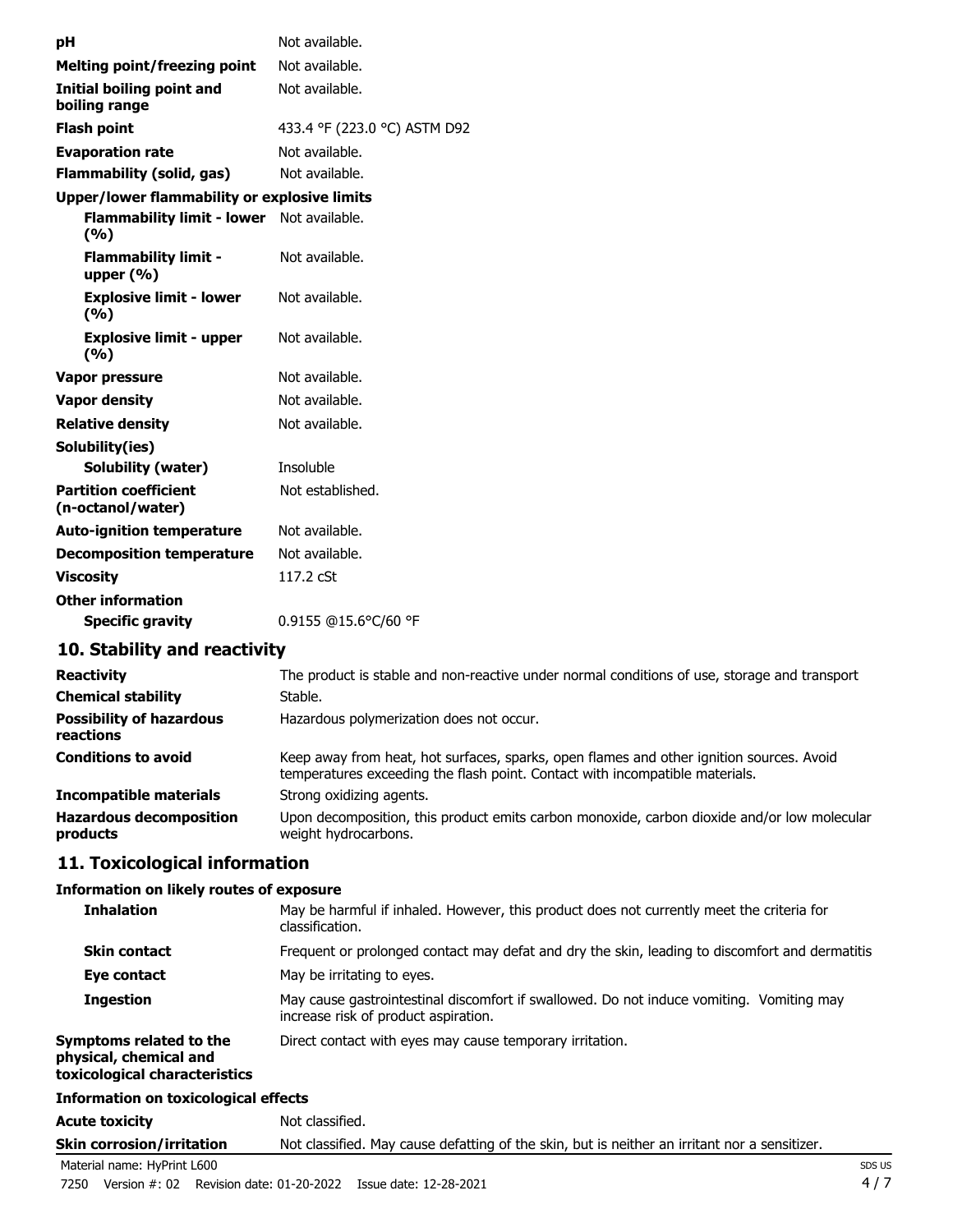| Serious eye damage/eye<br>irritation                                                                                                                                                                | Not classified.                                                                                                                                                                                          |  |
|-----------------------------------------------------------------------------------------------------------------------------------------------------------------------------------------------------|----------------------------------------------------------------------------------------------------------------------------------------------------------------------------------------------------------|--|
| Respiratory or skin sensitization                                                                                                                                                                   |                                                                                                                                                                                                          |  |
| <b>Respiratory sensitization</b>                                                                                                                                                                    | Not classified.                                                                                                                                                                                          |  |
| <b>Skin sensitization</b>                                                                                                                                                                           | Not classified.                                                                                                                                                                                          |  |
| <b>Germ cell mutagenicity</b>                                                                                                                                                                       | Non-mutagenic based on Modified Ames Assay.                                                                                                                                                              |  |
| Carcinogenicity                                                                                                                                                                                     | This product is not considered to be a carcinogen by IARC, ACGIH, NTP, or OSHA. Meets EL<br>requirement of less than 3% (w/w) DMSO extract for total polycyclic aromatic compound (PAC)<br>using IP 346. |  |
| <b>IARC Monographs. Overall Evaluation of Carcinogenicity</b>                                                                                                                                       |                                                                                                                                                                                                          |  |
| DISTILLATES (PETROLEUM), HYDROTREATED HEAVY<br>3 Not classifiable as to carcinogenicity to humans.<br>NAPHTHENIC (CAS 64742-52-5)<br>OSHA Specifically Regulated Substances (29 CFR 1910.1001-1052) |                                                                                                                                                                                                          |  |
| Not regulated.                                                                                                                                                                                      |                                                                                                                                                                                                          |  |
|                                                                                                                                                                                                     | US. National Toxicology Program (NTP) Report on Carcinogens                                                                                                                                              |  |
| Not listed.                                                                                                                                                                                         |                                                                                                                                                                                                          |  |
| <b>Reproductive toxicity</b>                                                                                                                                                                        | Contains no ingredient listed as toxic to reproduction                                                                                                                                                   |  |
| <b>Specific target organ toxicity</b><br>- single exposure                                                                                                                                          | Not classified.                                                                                                                                                                                          |  |
| Specific target organ toxicity<br>- repeated exposure                                                                                                                                               | Not classified.                                                                                                                                                                                          |  |
| <b>Aspiration hazard</b>                                                                                                                                                                            | Not classified.                                                                                                                                                                                          |  |
| <b>Chronic effects</b>                                                                                                                                                                              | Prolonged inhalation may be harmful. Prolonged or repeated contact may cause drying, cracking,<br>or irritation of the skin.                                                                             |  |

### **12. Ecological information**

| <b>Ecotoxicity</b>                   | Not expected to be harmful to aquatic organisms.                                                                                                                                          |
|--------------------------------------|-------------------------------------------------------------------------------------------------------------------------------------------------------------------------------------------|
| <b>Persistence and degradability</b> | Not inherently biodegradable.                                                                                                                                                             |
| <b>Bioaccumulative potential</b>     | Bioaccumulation is unlikely to be significant because of the low water solubility of this product.                                                                                        |
| Mobility in soil                     | No data available.                                                                                                                                                                        |
| Other adverse effects                | No other adverse environmental effects (e.g. ozone depletion, photochemical ozone creation<br>potential, endocrine disruption, global warming potential) are expected from this component |

#### **13. Disposal considerations**

| <b>Disposal instructions</b>                    | Collect and reclaim or dispose in sealed containers at licensed waste disposal site. When this<br>product as supplied is to be discarded as waste, it does not meet the definition of a RCRA waste<br>under 40 CFR 261. Disposal recommendations are based on material as supplied. Disposal must be<br>in accordance with current applicable laws and regulations, and material characteristics at time of<br>disposal. |  |
|-------------------------------------------------|--------------------------------------------------------------------------------------------------------------------------------------------------------------------------------------------------------------------------------------------------------------------------------------------------------------------------------------------------------------------------------------------------------------------------|--|
| Local disposal regulations                      | Dispose in accordance with all applicable regulations.                                                                                                                                                                                                                                                                                                                                                                   |  |
| Hazardous waste code                            | The waste code should be assigned in discussion between the user, the producer and the waste<br>disposal company. Not applicable.                                                                                                                                                                                                                                                                                        |  |
| <b>Waste from residues /</b><br>unused products | Dispose of in accordance with local regulations. Empty containers or liners may retain some product<br>residues. This material and its container must be disposed of in a safe manner (see: Disposal<br>instructions). Avoid discharge into water courses or onto the ground.                                                                                                                                            |  |
| <b>Contaminated packaging</b>                   | Empty containers should be taken to an approved waste handling site for recycling or disposal.<br>Since emptied containers may retain product residue, follow label warnings even after container is<br>emptied. Offer rinsed packaging material to local recycling facilities.                                                                                                                                          |  |

### **14. Transport information**

## **DOT**

Not regulated as dangerous goods.

#### **IATA**

Not regulated as dangerous goods.

#### **IMDG**

Not regulated as dangerous goods.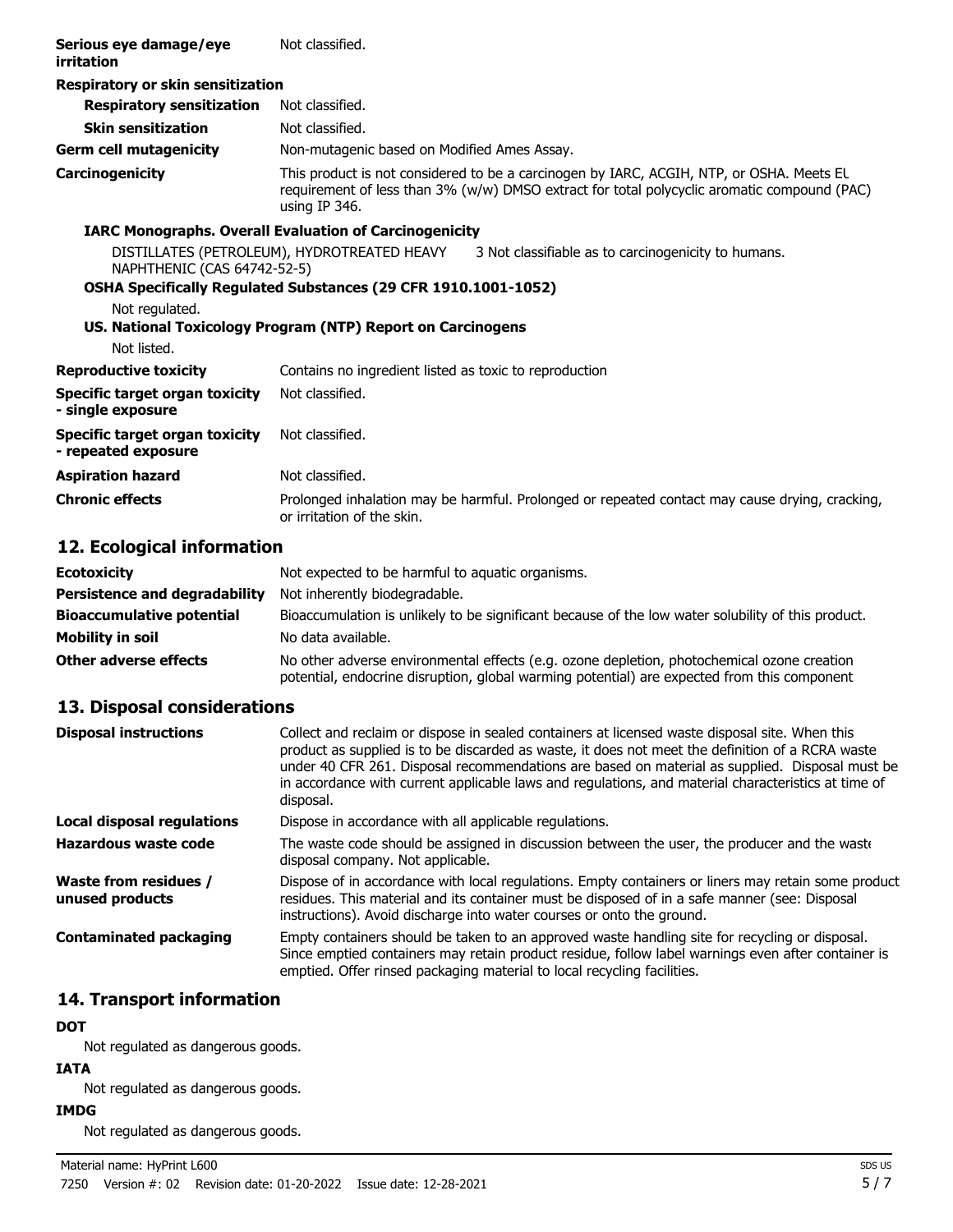| Transport in bulk according to Not established.<br><b>Annex II of MARPOL 73/78</b><br>and the IBC Code |                                                                                                                                                                                              |                        |
|--------------------------------------------------------------------------------------------------------|----------------------------------------------------------------------------------------------------------------------------------------------------------------------------------------------|------------------------|
| <b>General information</b>                                                                             | Not regulated as dangerous goods.                                                                                                                                                            |                        |
| 15. Regulatory information                                                                             |                                                                                                                                                                                              |                        |
| <b>US federal regulations</b>                                                                          | This product is not known to be a "Hazardous Chemical" as defined by the OSHA Hazard<br>Communication Standard, 29 CFR 1910.1200.<br>All components are on the U.S. EPA TSCA Inventory List. |                        |
|                                                                                                        | CERCLA/SARA Hazardous Substances - Not applicable.                                                                                                                                           |                        |
|                                                                                                        | TSCA Section 12(b) Export Notification (40 CFR 707, Subpt. D)                                                                                                                                |                        |
| Not regulated.<br><b>CERCLA Hazardous Substance List (40 CFR 302.4)</b>                                |                                                                                                                                                                                              |                        |
| Not listed.<br><b>SARA 304 Emergency release notification</b>                                          |                                                                                                                                                                                              |                        |
| Not regulated.                                                                                         | OSHA Specifically Regulated Substances (29 CFR 1910.1001-1052)                                                                                                                               |                        |
| Not regulated.                                                                                         |                                                                                                                                                                                              |                        |
| <b>SARA 302 Extremely hazardous substance</b>                                                          | <b>Superfund Amendments and Reauthorization Act of 1986 (SARA)</b>                                                                                                                           |                        |
| Not listed.                                                                                            |                                                                                                                                                                                              |                        |
| <b>SARA 311/312</b><br><b>Hazardous chemical</b>                                                       | No                                                                                                                                                                                           |                        |
| <b>SARA 313 (TRI reporting)</b><br>Not regulated.                                                      |                                                                                                                                                                                              |                        |
| <b>Other federal regulations</b>                                                                       |                                                                                                                                                                                              |                        |
|                                                                                                        | Clean Air Act (CAA) Section 112 Hazardous Air Pollutants (HAPs) List                                                                                                                         |                        |
| Not regulated.                                                                                         |                                                                                                                                                                                              |                        |
| Not regulated.                                                                                         | Clean Air Act (CAA) Section 112(r) Accidental Release Prevention (40 CFR 68.130)                                                                                                             |                        |
| <b>Safe Drinking Water Act</b>                                                                         | Not regulated.                                                                                                                                                                               |                        |
| (SDWA)                                                                                                 |                                                                                                                                                                                              |                        |
| <b>International Inventories</b>                                                                       |                                                                                                                                                                                              |                        |
| Country(s) or region                                                                                   | <b>Inventory name</b>                                                                                                                                                                        | On inventory (yes/no)* |
| Australia                                                                                              | Australian Inventory of Chemical Substances (AICS)                                                                                                                                           | Yes                    |
| Canada                                                                                                 | Domestic Substances List (DSL)                                                                                                                                                               | Yes                    |
| Canada                                                                                                 | Non-Domestic Substances List (NDSL)                                                                                                                                                          | No                     |
| China                                                                                                  | Inventory of Existing Chemical Substances in China (IECSC)                                                                                                                                   | Yes                    |
| Europe                                                                                                 | European Inventory of Existing Commercial Chemical Substances<br>(EINECS)                                                                                                                    | Yes                    |
| Europe                                                                                                 | European List of Notified Chemical Substances (ELINCS)                                                                                                                                       | No                     |
| Japan                                                                                                  | Inventory of Existing and New Chemical Substances (ENCS)                                                                                                                                     | Yes                    |
| Korea                                                                                                  | Existing Chemicals List (ECL)                                                                                                                                                                | Yes                    |
| New Zealand                                                                                            | New Zealand Inventory                                                                                                                                                                        | Yes                    |
| Philippines                                                                                            | Philippine Inventory of Chemicals and Chemical Substances<br>(PICCS)                                                                                                                         | Yes                    |
| Taiwan                                                                                                 | Taiwan Chemical Substance Inventory (TCSI)                                                                                                                                                   | Yes                    |
| United States & Puerto Rico                                                                            | Toxic Substances Control Act (TSCA) Inventory                                                                                                                                                | Yes                    |
|                                                                                                        | *A "Yes" indicates that all components of this product comply with the inventory requirements administered by the governing country(s)                                                       |                        |

A "No" indicates that one or more components of the product are not listed or exempt from listing on the inventory administered by the governing country(s).